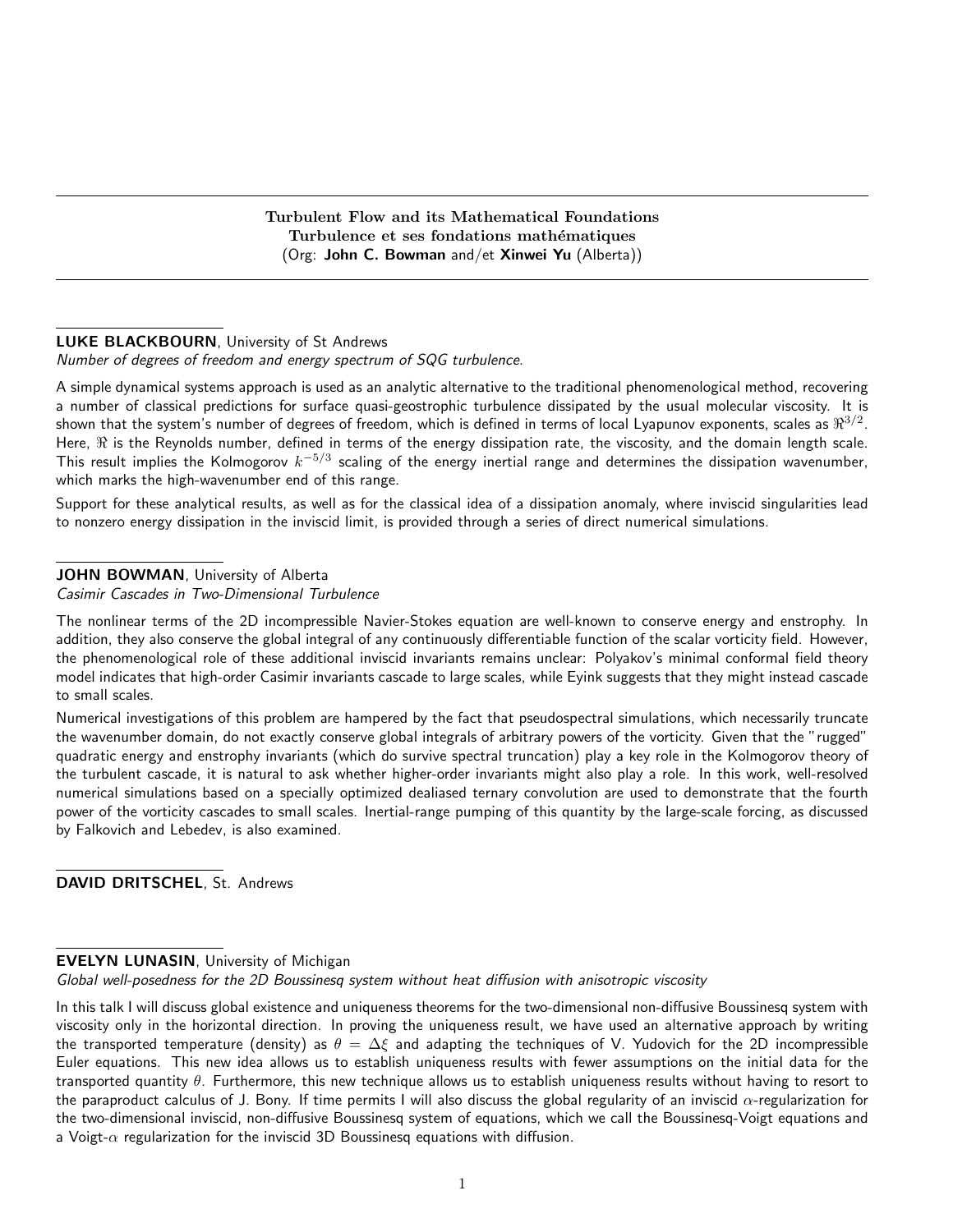This is joint work with Adam Larios and Edriss S. Titi

PHIL MORRISON, The University of Texas at Austin On the zero viscoscity limits of turbulence models

Properties of the zero viscosity limits of various turbulence models will be discussed. Ranging from Spectral Reduction [1] to low degree-of-freedom models that describe the transition to turbulence. Ideas about constructing dissipation-free models appropriate for inertial range dynamics will be described.

[1] J. C. Bowman, B. A. Shadwick, and P. J. Morrison, "Spectral Reduction: A Statistical Description of Turbulence," Physical Review Letters vol. 83, 5491–5494 (1999).

# MALCOLM ROBERTS, University of Alberta

Continuum Shell Models of Turbulence

Shell models are ad hoc models which mimic the behaviour of the spectral Navier–Stokes equations, and can be very useful as test-beds for ideas about physical turbulence. The Sabra, GOY, and DN models evolve single complex value  $u_n(t)$  which represent an average of all the velocity modes  $u_k$  with  $k\in(k_0\lambda^n,k_0\lambda^{n+1})$ , where  $\lambda$  is the geometric shell spacing parameter. By taking the limit as  $\lambda \to 1$ , one arrives at a continuum limit. In this talk, we prove that the steady-state of this continuum limit exhibits Kolmogorov-scaling for moments of the velocity and non-zero dissipation in the limit of vanishing viscosity.

## CHUONG VAN TRAN, University of St Andrews

A quantitative description of turbulence

In Kolmogorov's theory of turbulence, the fluid velocity remains continuous in the inviscid limit, implying a mild vorticity divergence, though over a nonzero volume of fluid. Furthermore, the velocity associated with the vortices carrying diverging vorticity vanishes. This precludes certain forms of singularities. For example, vortex tubes would not collapse in straightforward ways as to render a dual divergence of velocity and vorticity (or a divergence of vorticity alone with the associated velocity remaining nonzero).

This talk discusses the Kolmogorov picture and explores ways to describe some of its features in quantitative terms.

### XINWEI YU, University of Alberta On The Exact Laws of MHD Turbulence

Exact laws are important properties of turbulent fluids. For MHD turbulence, such laws have been derived by various authors from the statistical point of view. In this talk, we show that these laws hold for weak solutions of the MHD equations, in a distributional sense. As a corollary, we give a simplified proof of the sufficient condition of energy conservation for MHD weak solutions.

## ZHICHUN ZHAI, University of Alberta

Analytical results for the Lagrangian averaged Euler equations

<sup>3</sup>D Lagrangian averaged Euler equation (also known as Euler-alpha equation) has both practical and theoretical significance. On one hand, it can be applied to the study of turbulence as a closure model; on the other hand, it enjoys similar geometrical and analytical structures as that of the 3D Euler equations and thus can be studied as a regularized model of the latter. In this talk, we will discuss some analytical results for 3D Lagrangian averaged Euler equation, such as local well-posedness in Triebel-Lizorkin spaces, a Beale-Kato-Majda type necessary and sufficient condition for global existence involving the stream function, and new sufficient conditions for global existence in terms of mixed Lebesgue norms of the generalized Clebsch variables.